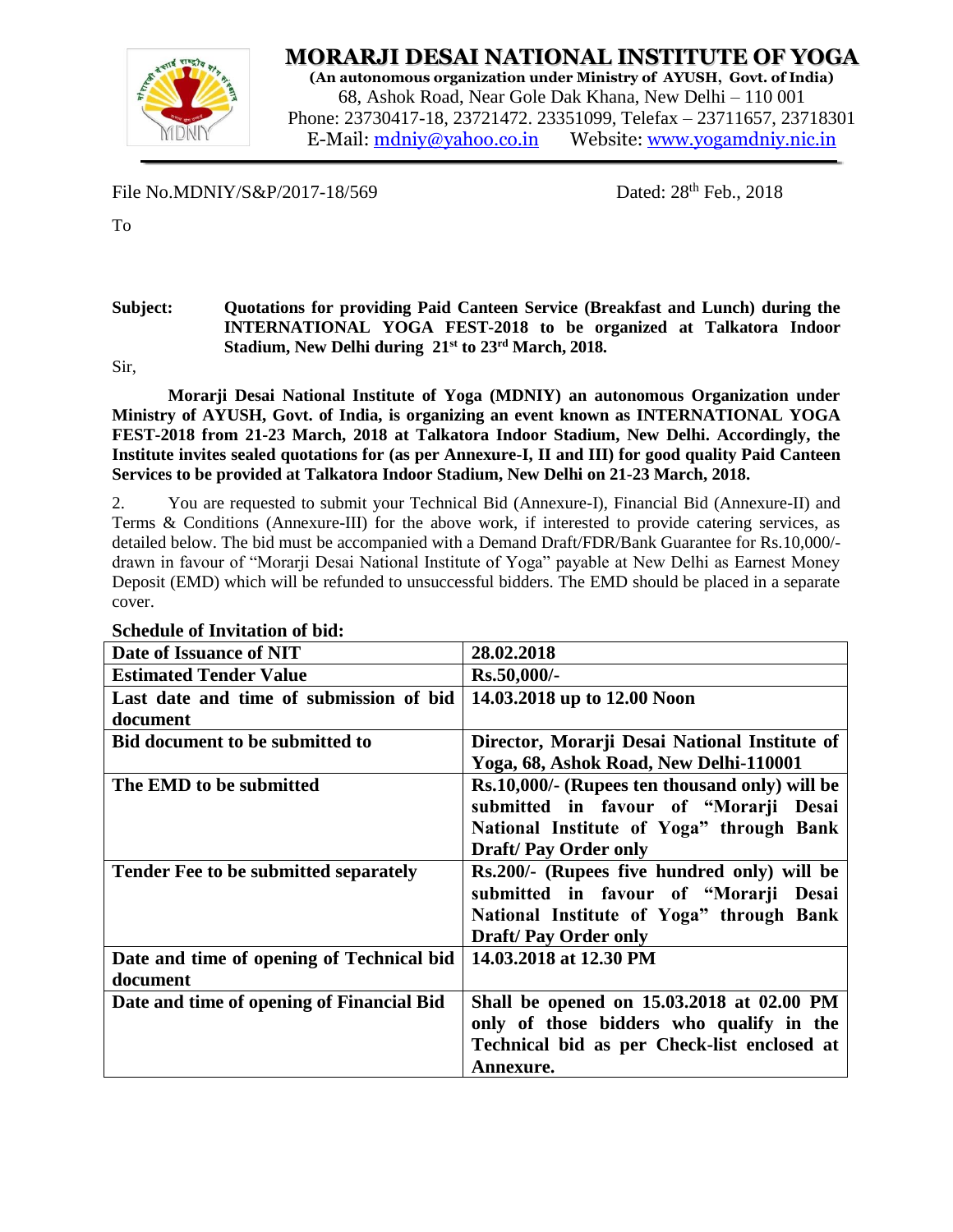# **Healthy Diet**

| Sr.No.         | <b>Item's Name</b>                         | Rates (in Rs.) |
|----------------|--------------------------------------------|----------------|
|                | Fresh Fruit Juice – Mix $(200 \text{ ml})$ |                |
| 2              | Fresh Vegetable Juice (200 ml)             |                |
| 3              | Lassi (Sweet/Salty) (200 ml)               | As per MRP     |
| $\overline{4}$ | Soup (100ml.) Tomato/Corn                  |                |
|                | $Milk - Hot (200 ml)$                      |                |
| 6              | Sprouts Salad (75 gms)                     |                |

# **All Time Snacks**

| Sr.No. | <b>Item's Name</b>                                | Rates (in Rs.) |
|--------|---------------------------------------------------|----------------|
|        | Samosa (1 pc)                                     |                |
| 2      | Bread Pakoda (1 pc) (Potato)                      |                |
| 3      | Paneer Pakoda (1 pc)                              |                |
| 4      | Sandwich                                          |                |
| 5      | Stuffed two Paratha with Curd (100 gm) and Pickle |                |
| 6      | Tea (one cup)                                     |                |
| 7      | Coffee (one cup)                                  |                |
| 8      | Chips $(100 \text{ gm})$ as per MRP               | As per MRP     |
| 9      | Lemon Tea (one cup) (100 ml)                      |                |
| 10     | Mineral Water /Soft Drink/Quick Snacks            | As per MRP     |

# **Lunch**

| Sr.No. | <b>Item's Name</b>                                           | Rates (in Rs.) |
|--------|--------------------------------------------------------------|----------------|
| 1      | Rajma Chawal / Lemon Rice/ Chole Chawal / Kadhi Chawal /     | Half:          |
|        | Dal Chawal (Full Plate) and (Half Plate) + Pickle/Chutney    | Full:          |
| 2      | Thali (4 Phulke, Dal, Rice, 1 Veg. Sabzi, Salad, Raita/Dahi, |                |
|        | Pickle) (Standard size/portion)                              |                |
|        | Puri Sabzi – one plate $(4 \text{ puris}) + \text{Pickle}$   |                |

#### **South Indian Corner**

| Sr.No. | <b>Item's Name</b>   | Rates (in Rs.) |
|--------|----------------------|----------------|
|        | Vada Sambhar (2 pcs) |                |
|        | Idly Sambhar (2 pcs) |                |
|        | Dahi Vada (2 pcs)    |                |
| 4.     | Upama                |                |
| 5.     | Pongal               |                |
| 6.     | Dahi Paratha         |                |

# **Sweet**

| Sr.No. | <b>Item's Name</b> | Rates (in Rs.) |
|--------|--------------------|----------------|
|        | Gulab Jamun        |                |
| ∼.     | Laddoo             |                |
|        | Kesari Bhaat/Rava  |                |

Contd….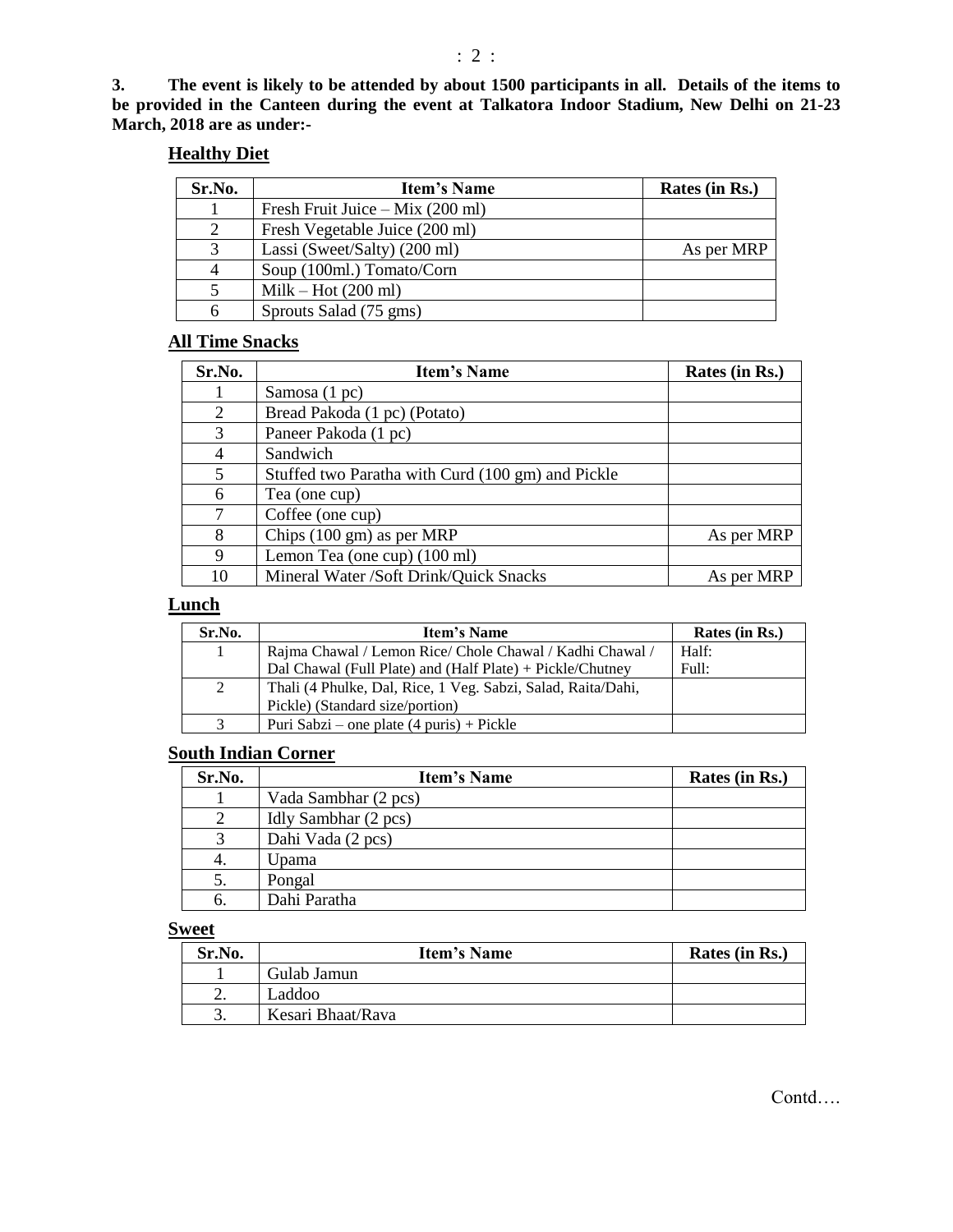4. Catering charges should be inclusive of providing the facility of all items as indicated in Annexure-III (Terms & Conditions) and inclusive of Disposable Plates, Spoons, mineral drinking water (Jars) with disposable glass during the event. Installation of Water dispensers will also be the responsibility of the Caterer.

5. Terms and conditions for the above said catering job are enclosed herewith at Annexure-III. This is required to be signed as a token of acceptance of the terms and conditions with Company's Seal.

6. **Digging of ground within the premises of Talkatora Indoor Stadium is not permitted for any purpose. This may kindly be noted while submitting the quotation.**

7. The space for preparation of food etc. shall be provided by MDNIY in Talkatora Stadium. **But the Trass Pandal for this space shall be arranged by the Caterer at his own cost.**

8. **The space with Trass Pandal for serving food for Lunch to the participants shall be provided by the MDNIY**.

9. Bids received after the stipulated date and time shall not be accepted and considered.

10. Conditional Bids will be summarily rejected.

11. **Last date and time of submission of quotation alongwith EMD and Tender Fee is 14 th March, 2018 12.00 Noon. Bids will be opened on the same day at 12.30 PM . The Proprietor/Caterer may like to be present at the time of opening of the quotations or may like to depute his authorized representative.**

12. The Institute reserves the right to accept or reject any quotation without assigning any reason thereof.

13. All the disputes shall be subject to Delhi jurisdiction only.

This issues with the approval of the Director.

Yours faithfully,

( P.C. Joshi ) Accounts Officer for Administrative Officer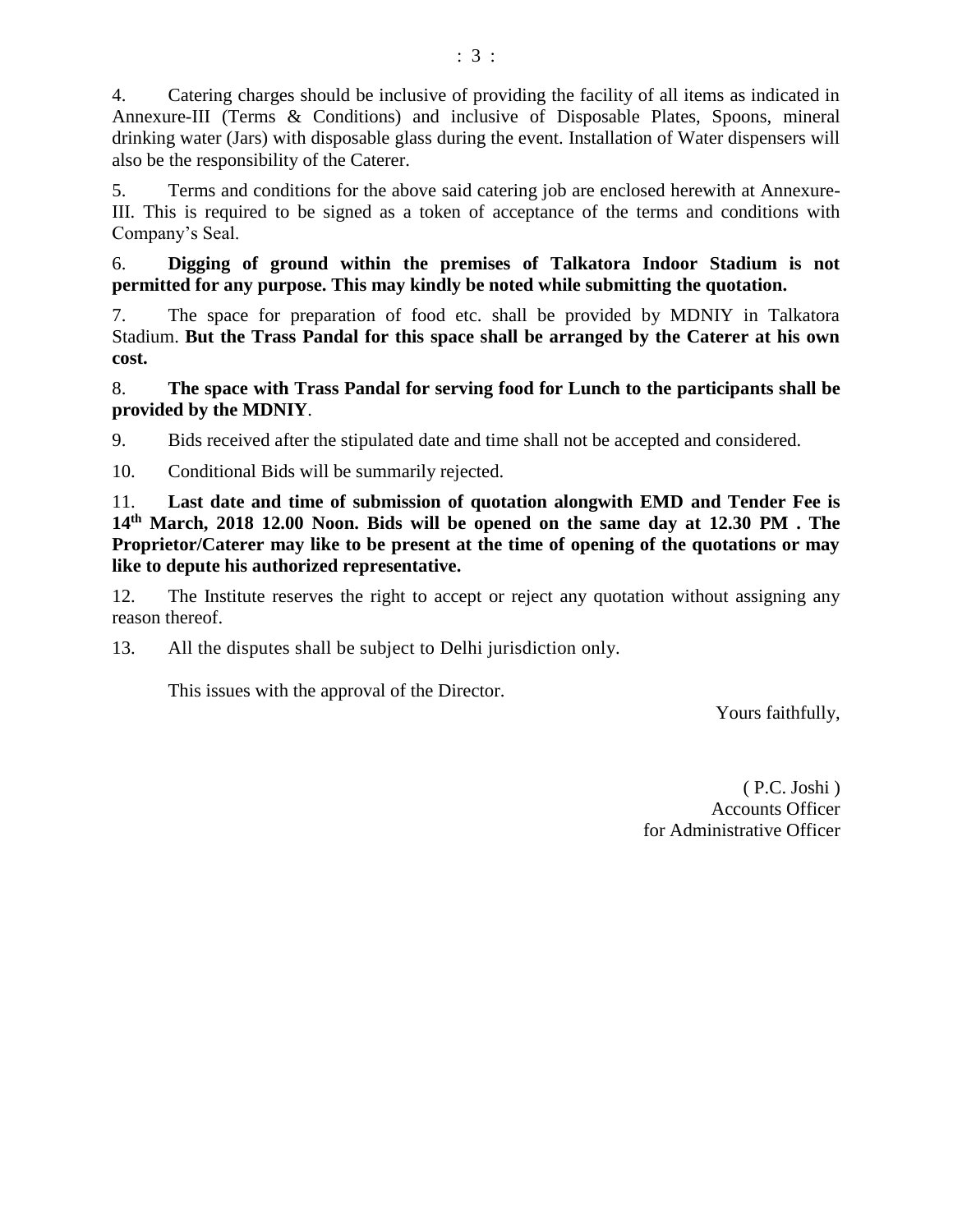#### **Annexure-I**

# MORARJI DESAI NATIONAL INSTITUTE OF YOGA 68, ASHOK ROAD, NEW DELHI – 110 001

### **(TECHNICAL BID)**

**Arrangement for providing Paid Canteen Service during INTERNATIONAL YOGA FEST-2018 to be organized at Talkatora Indoor Stadium, New Delhi during 21st to 23rd March, 2018.**

- 1. Last date for submission of quotation is  $14<sup>th</sup>$  March, 2018 upto 12.00 Noon.
- 2. The Technical bid will be opened on 14.03.2018 at 12.30 PM. (Nominated/authorized representative of the bidder is invited to be present). The financial bid will be opened only of those firms who are found technically qualified on the same day and time.
- 3. The tender to be submitted as per detail given below:

| 1              | Name of the Firm                                                                                                             |                              |
|----------------|------------------------------------------------------------------------------------------------------------------------------|------------------------------|
| $\overline{2}$ | Registered Office in Delhi/NCR                                                                                               |                              |
| 3              | <b>Regional Office</b>                                                                                                       |                              |
| $\overline{4}$ | Telephone / Mobile Nos.                                                                                                      |                              |
| 5              | E-mail address                                                                                                               |                              |
| 6              | Fax Nos.                                                                                                                     |                              |
| $\overline{7}$ | Contact person with<br>Mobile Nos.                                                                                           |                              |
| 8              | Self attested copy of Registration of<br>Company with Registrar of Companies<br>/ Individual Proprietorship                  | Copies enclosed at page Noto |
| 9              | Self attested copy of Certificate of<br><b>FASSAI</b>                                                                        | Copy of enclosed at page No  |
| 10             | Audited<br>Self<br>attested<br>copy of<br>Statement of Accounts/Form-16 for the<br>03 years 2014-15, 2015-16 and 2016-<br>17 |                              |
| 11             | Self attested copy of Income Tax<br>Permanent Account No.                                                                    |                              |
| 12             | Self attested copy of GST No.                                                                                                | Copies enclosed at page Noto |
| 13             | Enclosed Terms and Conditions duly<br>signed with Firm's Seal, if accepted.                                                  |                              |

Authorized Signatory with Company Seal

Contd….

: 4 :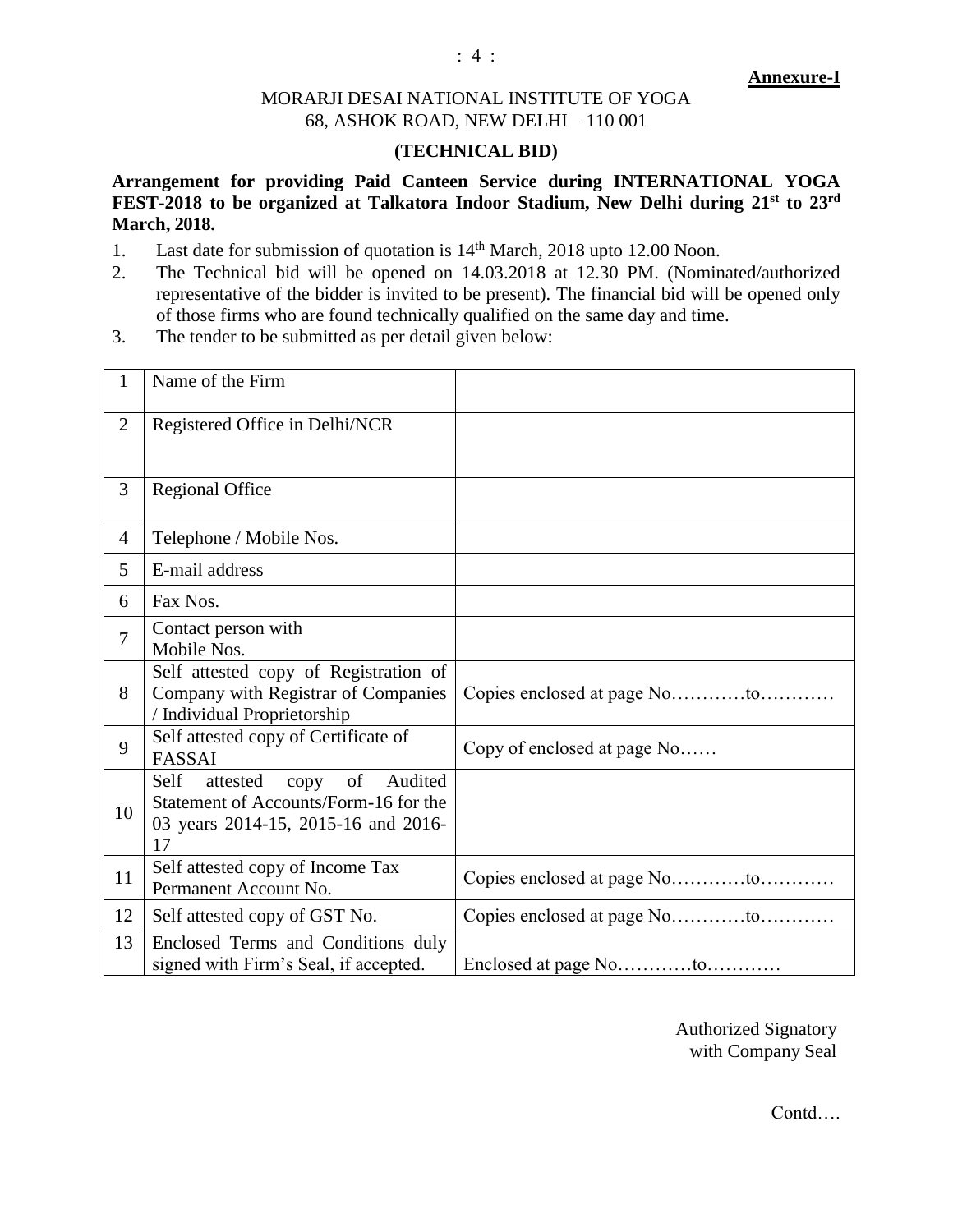| Detail of Demand Draft.                             | D.D.No.<br>l )t |
|-----------------------------------------------------|-----------------|
| (The Demand Draft should be in Amount Rs.           |                 |
| favour of Morarji Desai National   Name of the Bank |                 |
| Institute of Yoga, New Delhi payable                |                 |
| at New Delhi and should be attached                 |                 |
| with the Technical Bid only)                        |                 |

Note:

- a) All the copies should be self attested with company seal.
- b) All the enclosures should have the page numbering.
- c) The page numbers of relevant copies shall be mentioned in the required columns.
- d) The Earnest Money of Rs.10,000/- (Rupees Ten thousand only) is payable through demand draft drawn in the name of Morarji Desai National Institute of Yoga, New Delhi.
- e) Tender should be submitted separately in two envelopes **duly sealed/ taped** i.e. one Technical Bid containing required documents with EMD mentioning **Technical Bid** on the envelope and second containing Financial Bid mentioning **Financial Bid** on the envelope. Both the envelopes containing Technical and Financial Bids separately should be placed in one big envelope **duly sealed/ taped** mentioning the **Tender for Paid Canteen Service during IYF-2018**.
- f) Technical Bid must contain all the aspects of Eligibility Criteria.
- g) Site can be visited on any working day from  $26<sup>th</sup>$  March, 2018 from 10.00 hrs to 12.00 hrs. in consultation with any officer of the Institute. Further, any other clarification, please contact Director, MDNIY.
- h) Incomplete form may cause for rejection of the tender.

Authorized Signatory with Company Seal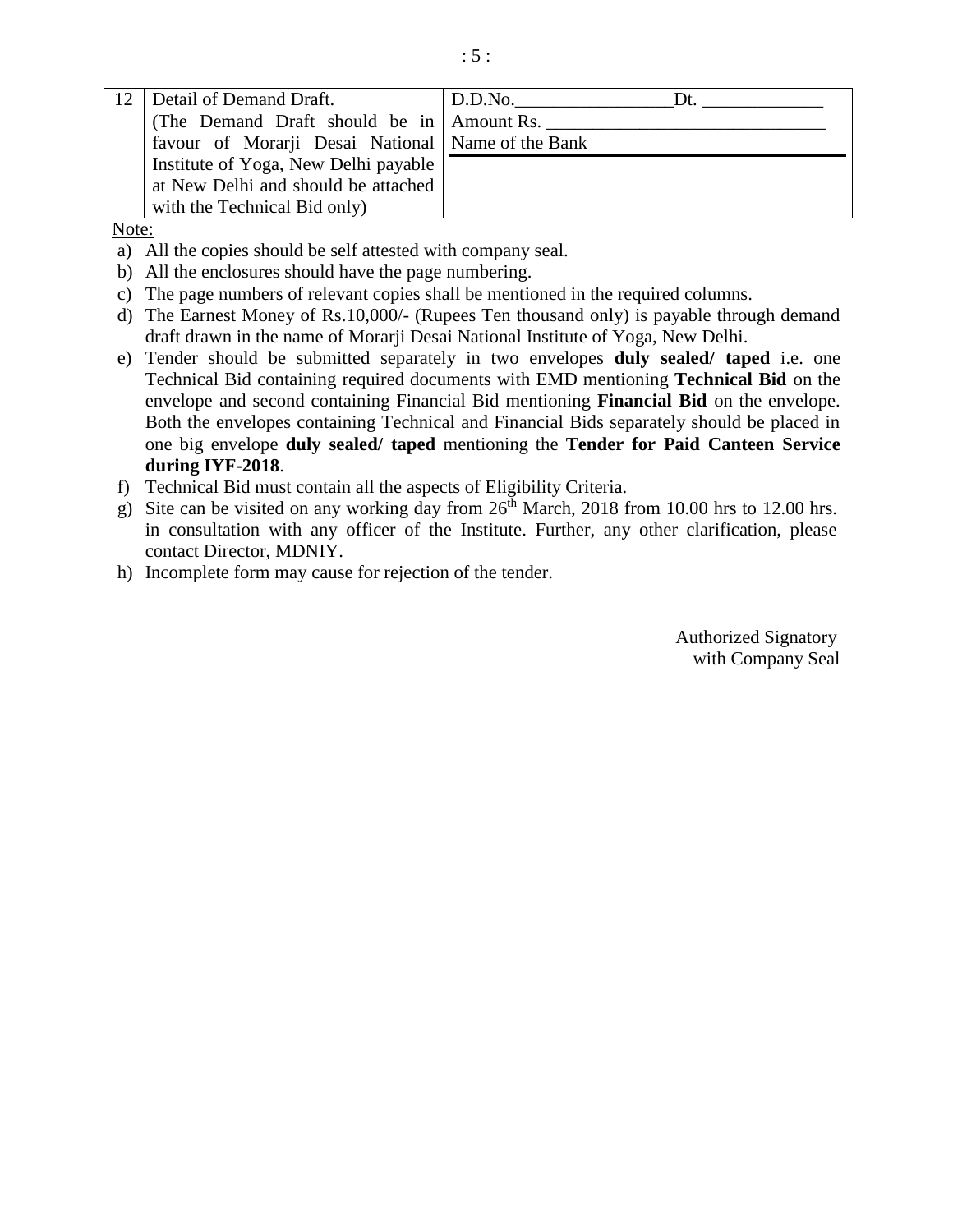#### **Annexure-II**

# **MORARJI DESAI NATIONAL INSTITUTE OF YOGA NEW DELHI TENDER FORM**

### **(Financial Bid): Arrangement for providing Paid Canteen Service during IYF-2018**

| Name of the Firm             |  |
|------------------------------|--|
| Registered Office (at Delhi) |  |
| Telephone / Mobile Nos.      |  |

# **Healthy Diet**

| Sr.No. | <b>Item's Name</b>                         | Rates (in Rs.) |
|--------|--------------------------------------------|----------------|
|        | Fresh Fruit Juice – Mix $(200 \text{ ml})$ |                |
| 2      | Fresh Vegetable Juice (200 ml)             |                |
| 3      | Lassi (Sweet/Salty) (200 ml)               | As per MRP     |
| 4      | Soup (100ml.) Tomato/Corn                  |                |
| 5      | $Milk - Hot (200 ml)$                      |                |
| 6      | Sprouts Salad (75 gms)                     |                |

# **All Time Snacks**

| Sr.No.        | Item's Name                                       | Rates (in Rs.) |
|---------------|---------------------------------------------------|----------------|
|               | Samosa $(1 pc)$                                   |                |
| 2             | Bread Pakoda (1 pc) (Potato)                      |                |
| $\mathcal{R}$ | Paneer Pakoda (1 pc)                              |                |
| 4             | Sandwich                                          |                |
| 5             | Stuffed two Paratha with Curd (100 gm) and Pickle |                |
| 6             | Tea (one cup)                                     |                |
|               | Coffee (one cup)                                  |                |
| 8             | Chips (100 gm) as per MRP                         | As per MRP     |
| 9             | Lemon Tea (one cup) (100 ml)                      |                |
| 10            | Mineral Water /Soft Drink/Quick Snacks            | As per MRP     |

# **Lunch**

| Sr.No. | <b>Item's Name</b>                                         | Rates (in Rs.) |
|--------|------------------------------------------------------------|----------------|
|        | Rajma Chawal / Lemon Rice/ Chole Chawal / Kadhi            | Half:          |
|        | Chawal / Dal Chawal (Full Plate) and (Half Plate) +        | Full:          |
|        | Pickle/Chutney                                             |                |
| 2      | Thali (4 Phulke, Dal, Rice, 1 Veg. Sabzi, Salad,           |                |
|        | Raita/Dahi, Pickle) (Standard size/portion)                |                |
|        | Puri Sabzi – one plate $(4 \text{ puris}) + \text{Pickle}$ |                |

# **South Indian Corner**

| Sr.No. | <b>Item's Name</b>   | Rates (in Rs.) |
|--------|----------------------|----------------|
|        | Vada Sambhar (2 pcs) |                |
| 2      | Idly Sambhar (2 pcs) |                |
| 3      | Dahi Vada (2 pcs)    |                |
| 4.     | Upama                |                |
| 5.     | Pongal               |                |
| 6.     | Dahi Paratha         |                |

# **Sweet**

| Sr.No.  | <b>Item's Name</b> | Rates (in Rs.) |
|---------|--------------------|----------------|
|         | Gulab Jamun        |                |
| ٠.      | Laddoo             |                |
| ⌒<br>J. | Kesari Bhaat/Rava  |                |

Rates will be inclusive of all cartage and labour charges.

Authorized Signatory with Company Seal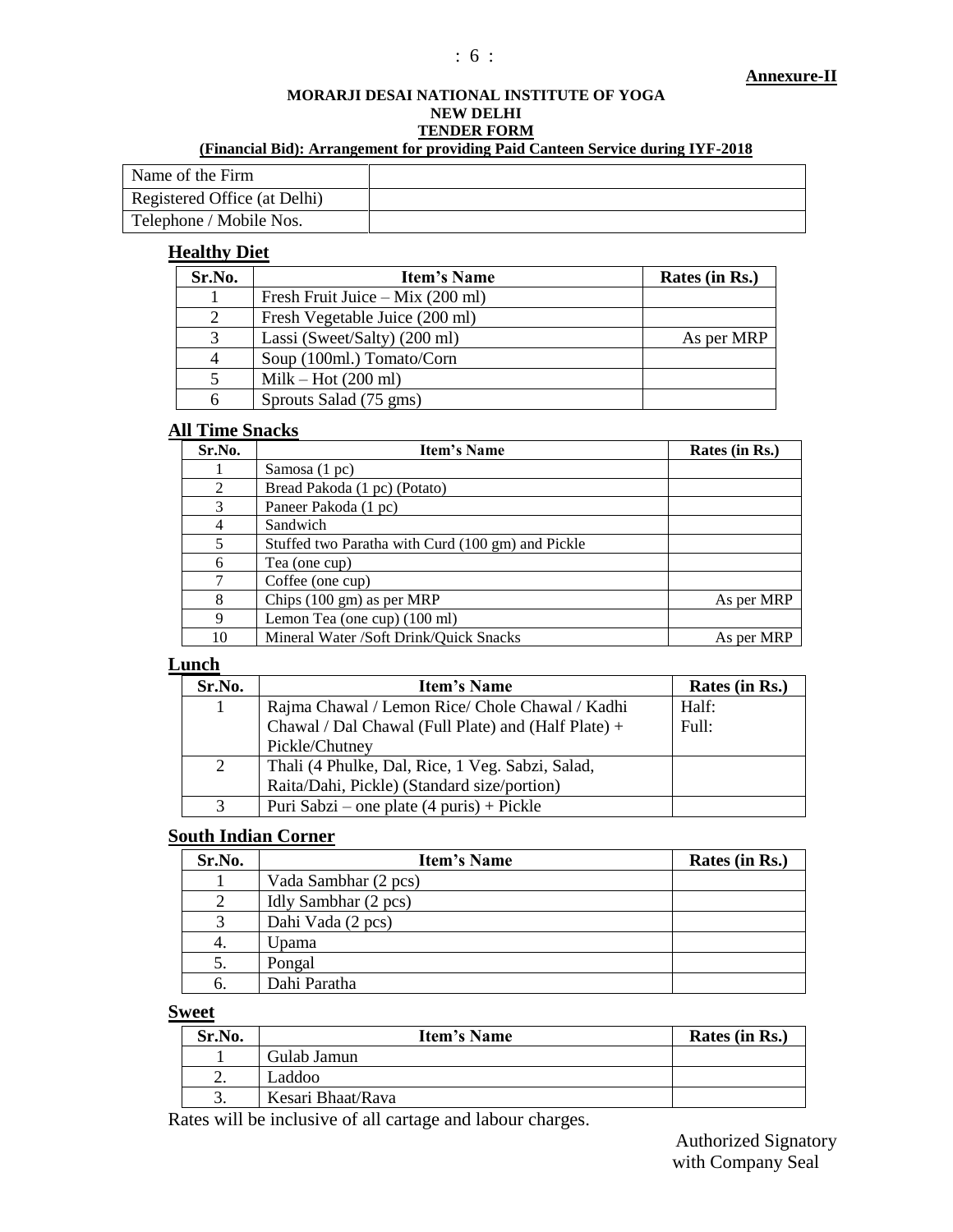# **MORARJI DESAI NATIONAL INSTITUTE OF YOGA, NEW DELHI Terms and conditions for arrangement for Paid Canteen Service during INTERNATIONAL YOGA FEST-2018 (from 21.03.2018 to 23.03.2018)**

# **1. Eligibility Criteria:**

- a) The Firm should be well versed in catering of minimum five years. The copies of orders/testimonials showing experience at least 5 years in handling jobs in Government offices/canteens/reputed organizations etc. should be enclosed. The caterers may also enclosed documents in support of their competency for catering work justifying the award of catering contract to them.
- b) The Firm should have Permanent Account Number.
- c) The Firm should have GST Account Number.
- d) The caterer should possess the requisite License, if applicable, for undertaking catering work issued by the local Municipality/Competent Authority. A copy of the License may be enclosed.
- e) The Firm should submit the EMD for Rs.10,000/- in favour of Morarji Desai National Institute of Yoga in the form of Demand Draft/FDR/Bank Guarantee only.
- **2. The rates should be including of following items/services:**
- a) Utensils and sufficient Disposal Plates, Spoons etc. for Cooking and Services etc.
- b) Raw materials for cooking
- c) Sufficient manpower for cooking with steward, Waiters and Cleaners etc.
- d) Other required items for catering
- **3. Scope of work and responsibility:**
- a) The caterer will provide the sufficient manpower for catering work at their own expense.
- b) The raw materials, cooking oil and fruits etc. should be of good quality.
- c) All the preparations should be clean and hygienic with special care of cleanliness.
- d) The caterer shall provide sufficient Safai Karamcharies to maintain cleanliness of catering area (inner and outer) and Caterer shall be responsible for neat and clean catering area and remove all the disposable items in the NDMC dustbins placed at outside the premises.
- e) All the damaged goods/items due to any reasons, if any, from the showrooms/godown to Venue and back during the event will be responsibility of the Caterer.
- f) The Caterer shall follow the instructions and coordinate in consultation with the Authorized officers of MDNIY from time to time.
- **4. Staff:**
- a) The Caterer should provide the sufficient manpower for catering during the contract period.
- b) The caterer shall comply with the entire legal requirement and for obtaining license of contract in catering etc. under the relevant laws and no persons below the age of 18 years shall be deployed.
- c) The manpower provided by the Caterer should be fully trained and experienced and should have proper knowledge with regard to the catering.

Contd…